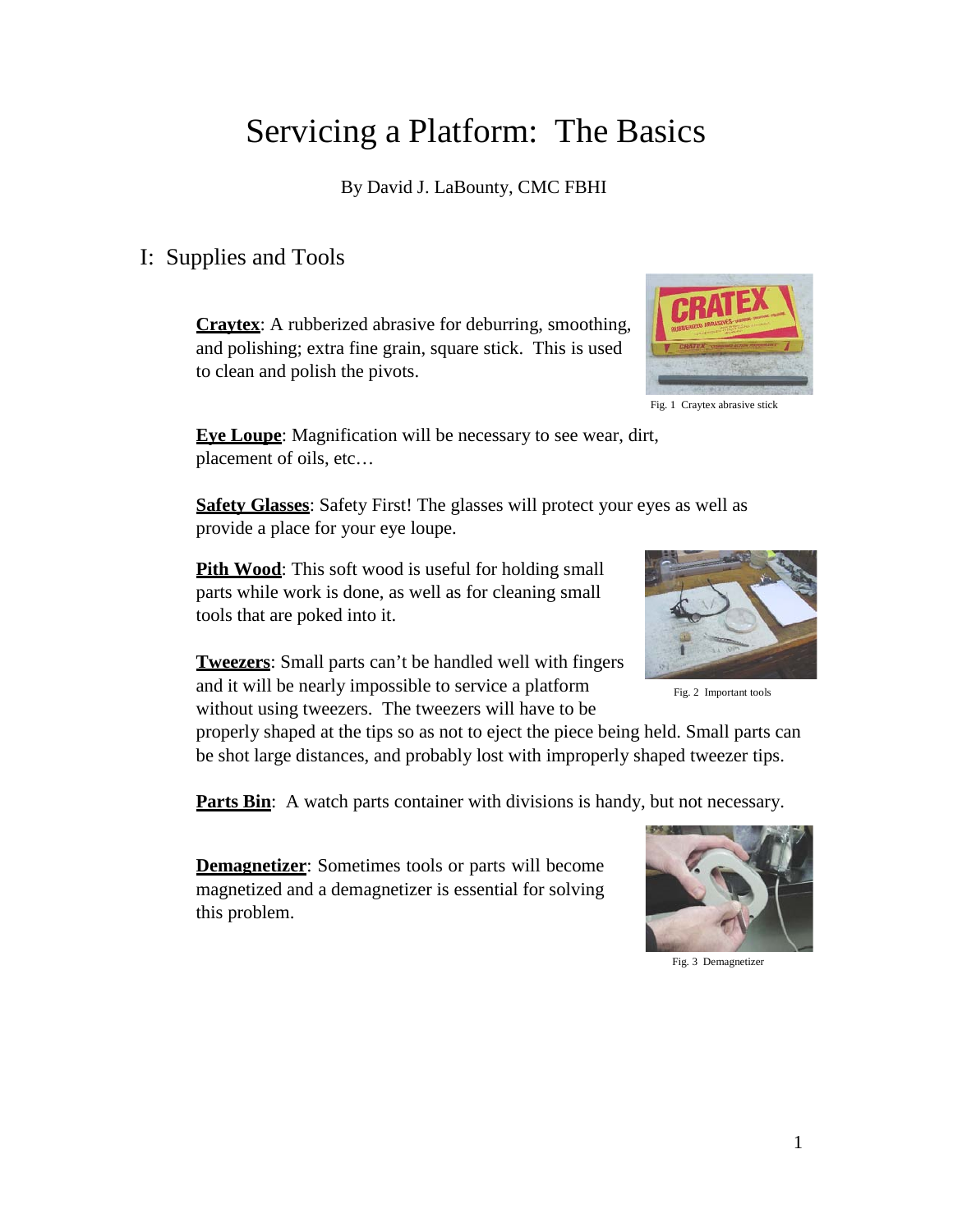**Hand Air Blowe**r: A hand bulb for blowing air allows you to direct the airflow, control the amount of air, and remove small particulates that wouldn't otherwise be removable. Using your breath to blow on a piece will introduce water and could cause problems later on.

**Oilers**: Being able to place the oil exactly where it is needed is a necessity, and dip oilers greatly aid in that process.

**One Dip**: A solution used to soak the jewels to loosen any dirt or particulates. Quickly evaporates without any residue. This solution contains 1,1,1-Trichloroethane and is harmful if swallowed or breathed for prolonged periods of time. As with any chemical, read the warning label.

**Small Screwdrivers:** A good set of jeweler's screwdrivers is important in order to avoid damaging the screws or screw holes. Use the proper screwdriver for the screw.

**Staking Set**: A whole set isn't necessary unless advanced repairs are required. One special punch is needed for removing the hairspring stud from the balance bridge and another flat faced punch for reinserting it. The special punch can be made by inserting pinion wire into the hole of a flat faced hole punch.



Fig. 4 Blower bulb



Fig. 5 Dip oilers



Fig. 6 One Dip solution



Fig. 7 Screwdriver set



Fig. 8 Examples of punches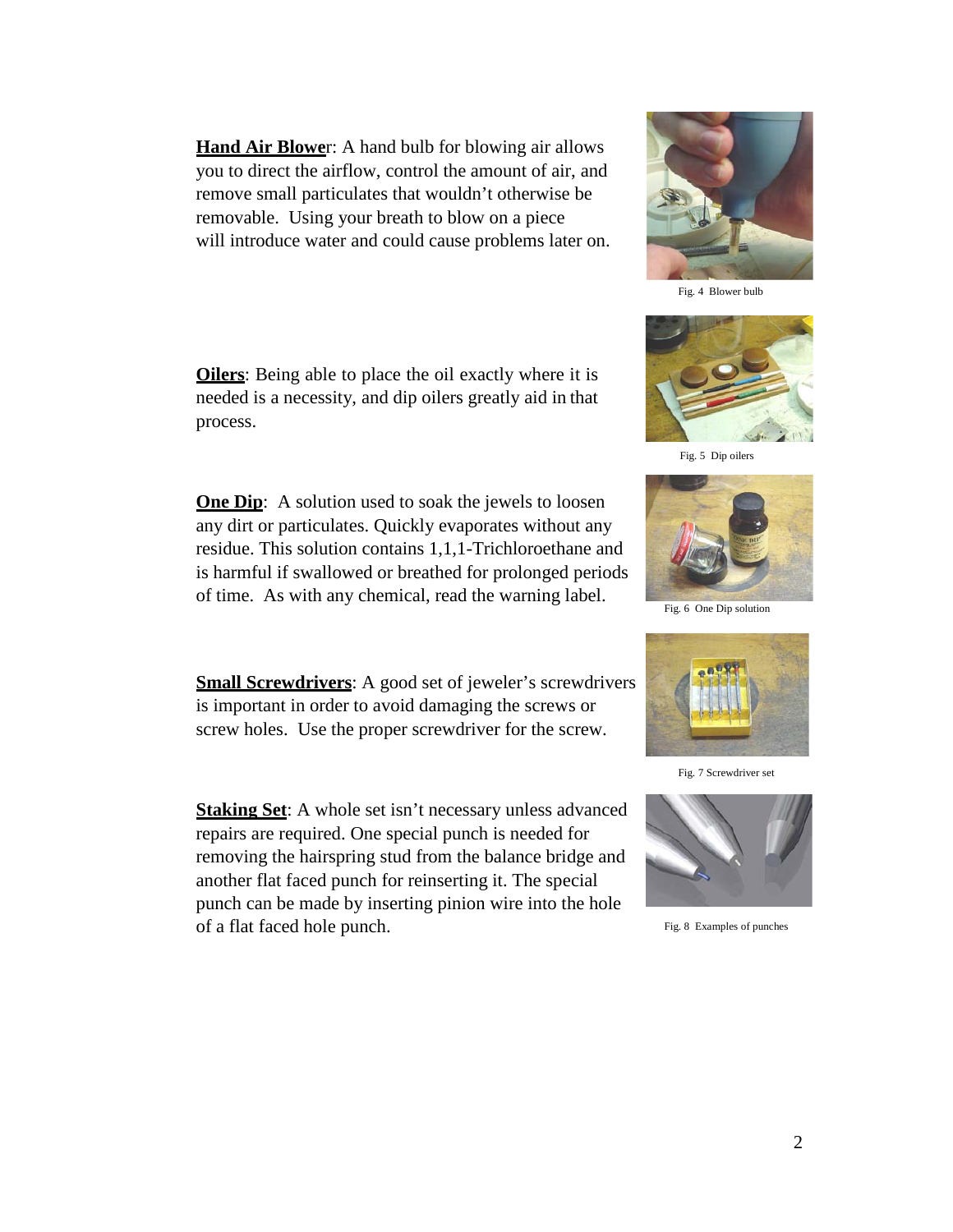**Bench Block**: A nice, slotted bench block will greatly aid in removing and reinstalling the hairspring stud on the balance cock. It can also act as a balance tack when a toothpick is inserted into one of the smaller holes.



Fig. 9 Handy bench block

**Steady Hands**: Small, detailed work will require a very steady hand. Use breath control, hand support, and don't work in midair. Stay away from caffeine or you may become frustrated handling the small parts.

**Toothpicks**: Used for cleaning the jewels and polishing the plate.



Fig. 10 Simple watch cleaner

**Watch Cleaning Machine**: Although not fancy, a good machine will get rid of the majority of the dirt and greatly ease the servicing process.

**Watch Oil:** The proper oil is as important as where it is applied. Clock oil is normally too stiff or thick for use as oil in platforms.

**Watch Paper**: Used to clean the jewels and is a clean surface to place parts. Controlled breathing will be needed while small parts are on the paper since it is very light and can be "blown" around.



Fig. 11 Watch paper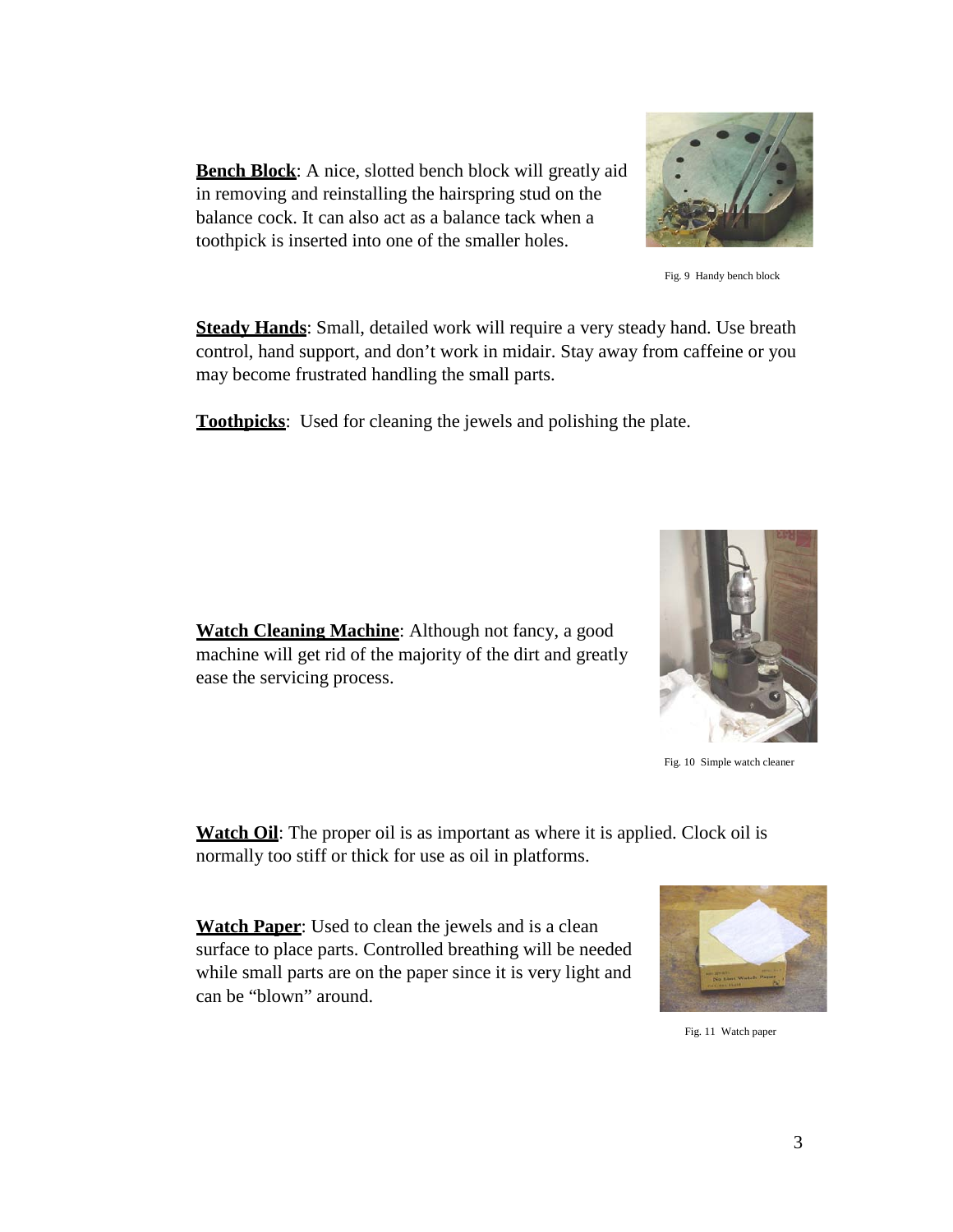#### II: Work Area

Prepare your area beforehand, including catch tray, bench top, and floor. A clean area will make it easier to find those wayward pieces as well as reduce the chance of introducing contaminates. It may even be advisable to "work in a bag" if this is your first time handling very small pieces. Create an area where pieces can't get away. The area should be well lit with very few shadows on the work surface.

### III: Common Types of Platforms

#### **Lever Escapement:**

**Club-toothed**: This type of platform has the balance, fork, and escape wheel all in a line. The escape wheel has "club" shaped teeth. **Ratchet-toothed**: This type has the fork off to one side of a line drawn between the balance and the escape wheel. The escape wheel has pointed teeth that are raked. Fig. 12 Ratchet toothed lever platform



**Modern Swiss**: This platform style has a club-tooth, lever escapement with an adjustable hairspring stud holder and regulator. This makes adjusting the beat and rate very easy. The method of mounting the jewels is sometimes with springs rather than screw settings.

**Cylinder**: This type of platform has no fork. The escape wheel has raised triangular teeth that move in and out of a notched cylinder on the balance.



Fig. 13 Cylinder escapement platform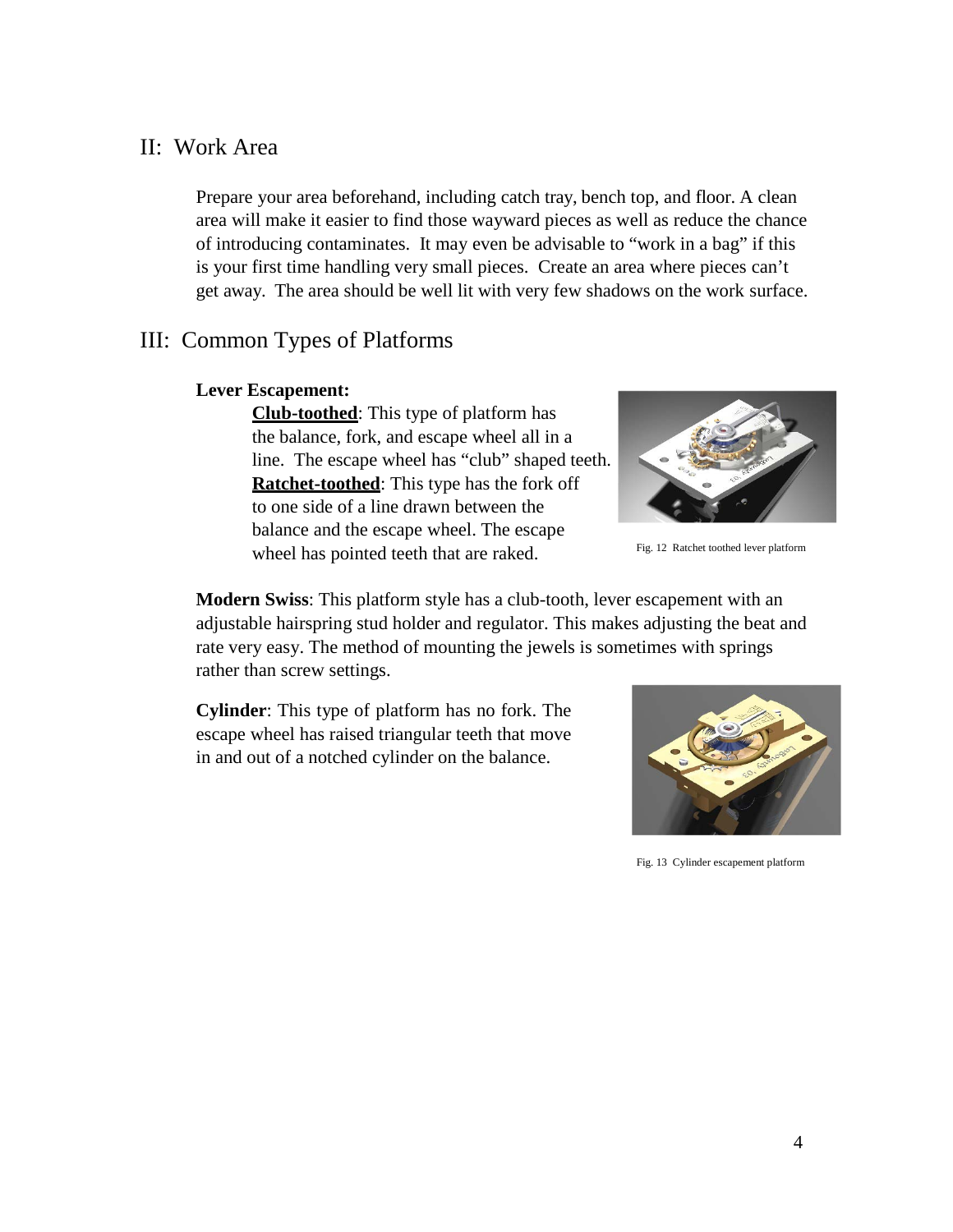## IV: Taking Apart

**Make Groupings**: It is important to keep cocks/bridges together with their screws and other associated parts. A divided tray or separate portion of the bench works well. In some platforms the screws aren't interchangeable and damage will occur if a screw is forced onto the wrong hole.



Fig. 14 Parts in groups

**Balance Cock**: Start by removing the balance cock screw. Use a screwdriver to pry up the cock, not your tweezers. Tweezers will become damaged if not used properly and would eventually eject small parts. Once the cock is loosened, use tweezers to lift it straight up and clear of the platform. It may be necessary to "wiggle" the balance until it comes loose. Protect the balance staff pivots at all times and if it is necessary to put the balance and cock down, place the cock top side down with the balance up.





Fig. 15 Removing the balance cock Fig. 16 Balance and cock in safe position

**Balance**: Remove the balance from the cock. The balance staff is at risk of becoming damaged while still attached to the cock. First, free the hairspring from the index pins. This example shows the style that has a rotatable regulator boot which allows the hairspring to be freed. Press out the hairspring stud using the special stake. Place the freed balance to the side.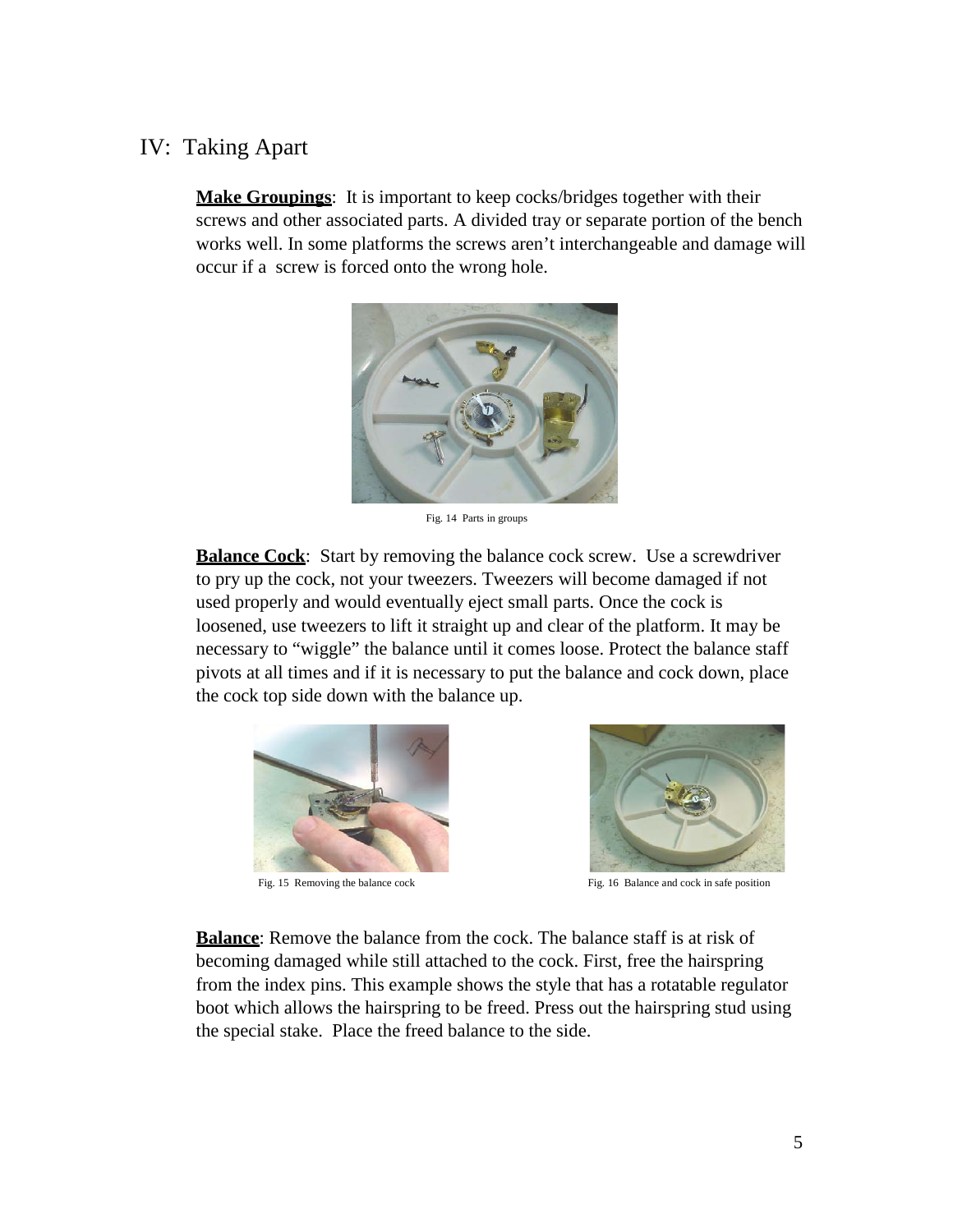



Fig. 17 Rotatable regulator boot Fig. 18 Special punch to press out hairspring stud



Fig. 19 Hairspring stud freed from balance cock

**Escape Wheel/Fork Bridge**: Remove the escape wheel bridge screws and pry the bridge up using a screwdriver or by pushing against its "steady" pins from underneath. Pushing against the pins may not produce the control necessary to avoid damage but it is important to use the method that offers the most confidence in the procedure. Pull the bridge *straight up* with tweezers so the fork and escape wheel pivots aren't bent or broken. Place the bridge, screws, fork, and escape wheel in their proper group.





Fig. 20 Prying up escape wheel bridge Fig. 21 Lifting escape wheel bridge straight up

#### V: Cleaning Pivots

**Pith Wood and Craytex:** Shape the craytex stick so it has a flat, tapered end. Shaving it with a razor blade works well. Tapering it down will allow you to see what you are doing. Stick the balance into the pith wood to keep the balance stationary. To clean the balance staff, twist the craytex down onto the balance pivot while holding onto the balance with tweezers. Twist the craytex several times, being sure it is all the way to the shoulder and being careful to keep the craytex upright. Twist the craytex off and examine the pivot. It should be bright and shiny without any dark streaks. If not, repeat the process until it is. Once one pivot is cleaned, turn the balance over and clean the other one. Repeat this process with the fork and escape wheel pivots. This method is just for a basic cleaning and shouldn't be considered proper practice as a restoration technique. Badly worn pivots should be polished on the lathe and given a final burnishing. Examine the pivots closely for dramatic wear. One common wear problem appears as ruts formed on the escape wheel pinion. Take the time to examine the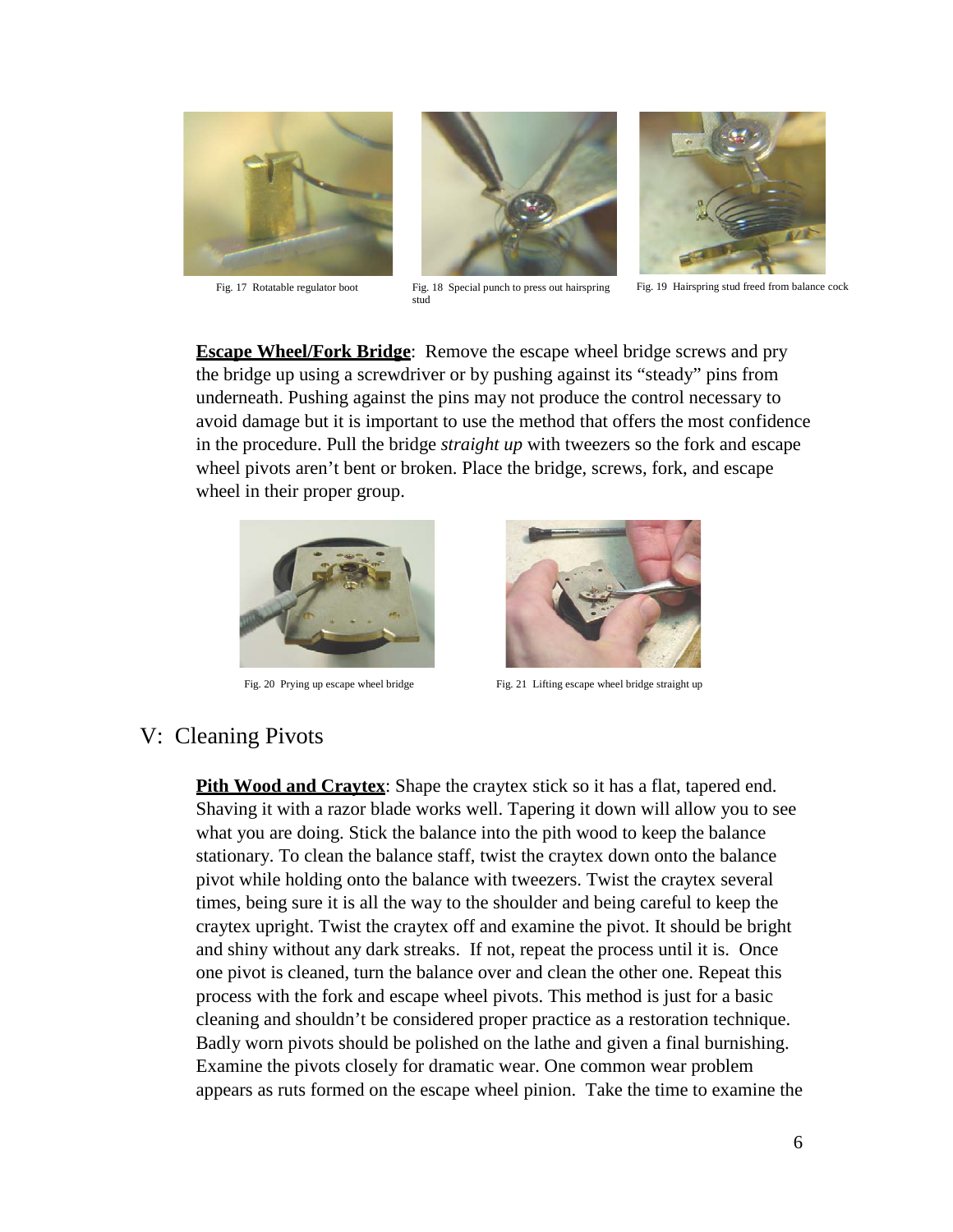pinion for wear and make a note if present. Addressing the pinion wear problem will be discussed after final assembly.







Fig. 22 Craytex shaped to polish Fig. 23 Polishing pivots Fig. 24 Wear on the escape pinion

#### VI: Run it Through the Watch Cleaning Machine

**Packing the Basket:** Once the pivots are all clean it is time to pack them into the watch-cleaning basket. The platform base should go in the basket first, in the bottom. A stainless steel wire screen is wedged into the basket next to keep the platform base from moving around and also acts as a separator. Place the escape wheel bridge and balance cock in the bottom of the basket next. The balance, fork, and escape wheel should be arranged in the upper portion of the basket in such a way that they won't become damaged when the top is put on.







Fig. 25 Base in the parts basket first Fig. 26 Wire separator, bridge, and cock next

Fig. 27 Small parts on top, arranged to clear the lid

**Tight Screws or No Screws**: Small screws on the platform should be tightened before the platform goes through the cleaner. Loose screws will fall out and become lost in the solution. Note: The screws on the balance rim are the exception and can be left as is.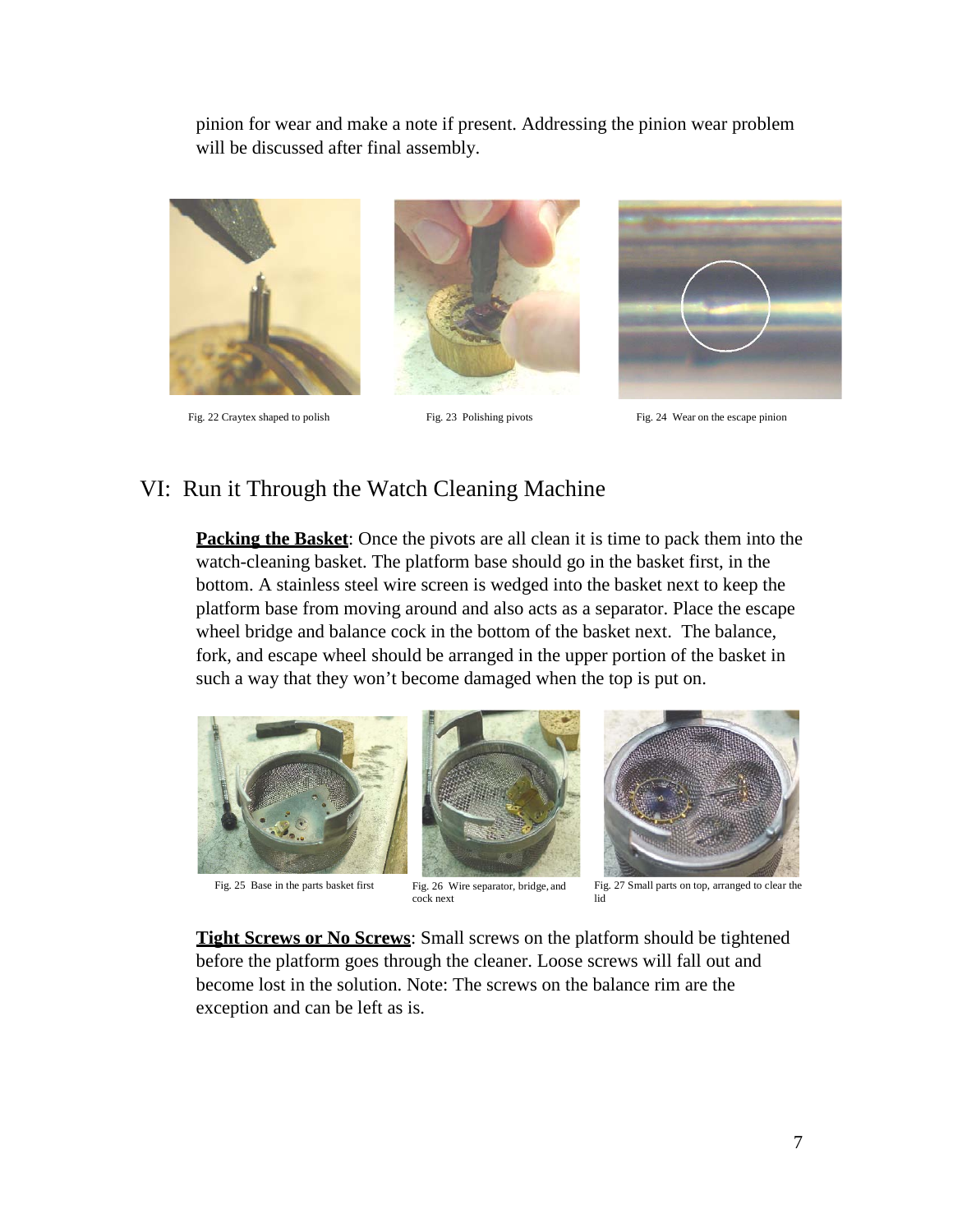#### VII: Polish Plates

**The Toothpick Rub**: The platform base, cock, and bridge(s) may come out of the watch cleaner looking a little hazy. Rubbing a toothpick over the surfaces while the plates are still warm will remove most of the haze and dirt the cleaner didn't address. When the toothpick starts to show dirt, get a new one. Use the hand blower to remove any loose particulates of dirt or toothpick left behind.



Fig. 28 Polishing the plates with the toothpick rub

## VIII: Cleaning Jewels

**One jewel at a time unless very different**: The jewels of the platform, consisting of hole jewels and cap jewels, must be hand cleaned even though they have been run through the watch cleaning machine. Cap jewels trap dirt and oil residue and therefore it is necessary to separate the cap jewel from the hole jewel and clean each. The jewels are not interchangeable and great care must be taken to avoid misplacing them. Some jewel settings are so greatly different that they can't be confused but, in general, only one set of jewels should be serviced at a time.



Fig. 29 Removing a cap jewel Fig. 30 Dirty cap jewel Fig. 30 Dirty cap jewel

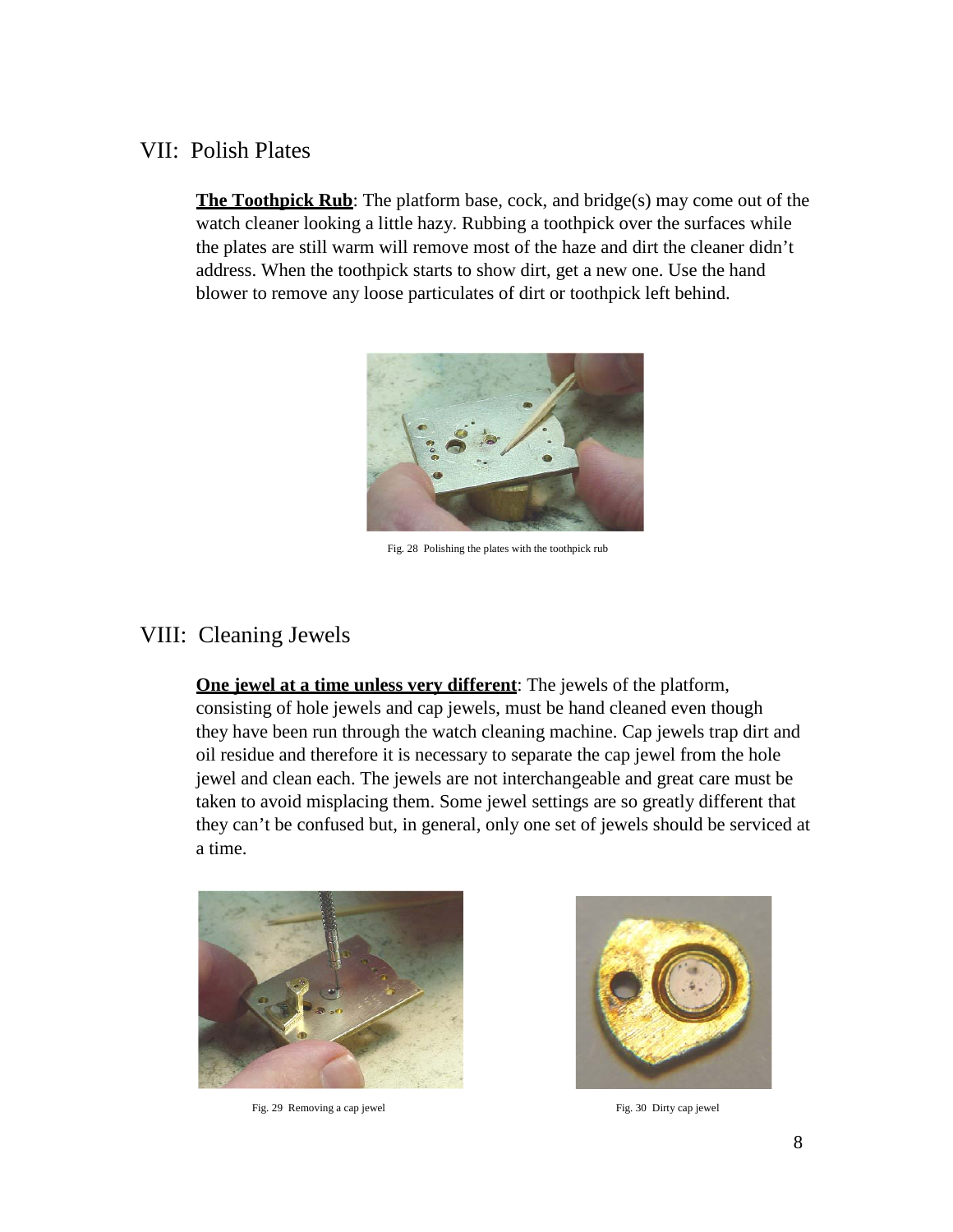**Soaking**: Place the cap jewels in a small, lidded jar, which contains a small amount of One Dip. Allow the jewels to soak for several minutes and in the meantime, service the plate jewels.



Fig. 31 Cap jewels soaking in One Dip

**Scraping with toothpick and watch paper**: The plate jewels can be cleaned by rubbing with a toothpick which has been dipped in One Dip. If the oily dirt appears to be smearing rather than being removed, use a new toothpick. Once perfectly clean, dust off with the hand blower to remove any fine particulates that may be around the jewel. The cap jewels and/or balance hole jewels that are soaked in One Dip can be cleaned using a combination of scraping on watch paper and rubbing with a toothpick. The jewels should be placed on the watch paper, dirty side down, while still wet with One Dip. Push on the jewel with a toothpick and move it around the watch paper to remove the majority of dirt. Finish up with the same method used on the plate jewels.



Fig. 32 Cleaning hole jewels Fig. 33 Cleaning cap jewels Fig. 34 Clean cap jewel





**Examine jewels for dirt, wear, and cracks**: Examine the surfaces of the jewels using a loupe and be sure they are clean. If not, repeat the cleaning process. Oftentimes, the cap jewels will develop wear in the form of a pitted surface where the staff or pivot rests. Although this problem is outside the scope of basic servicing, the wear should be noted and addressed if excessive. Another area that should be noted and addressed if present is cracked or chipped jewels. Use a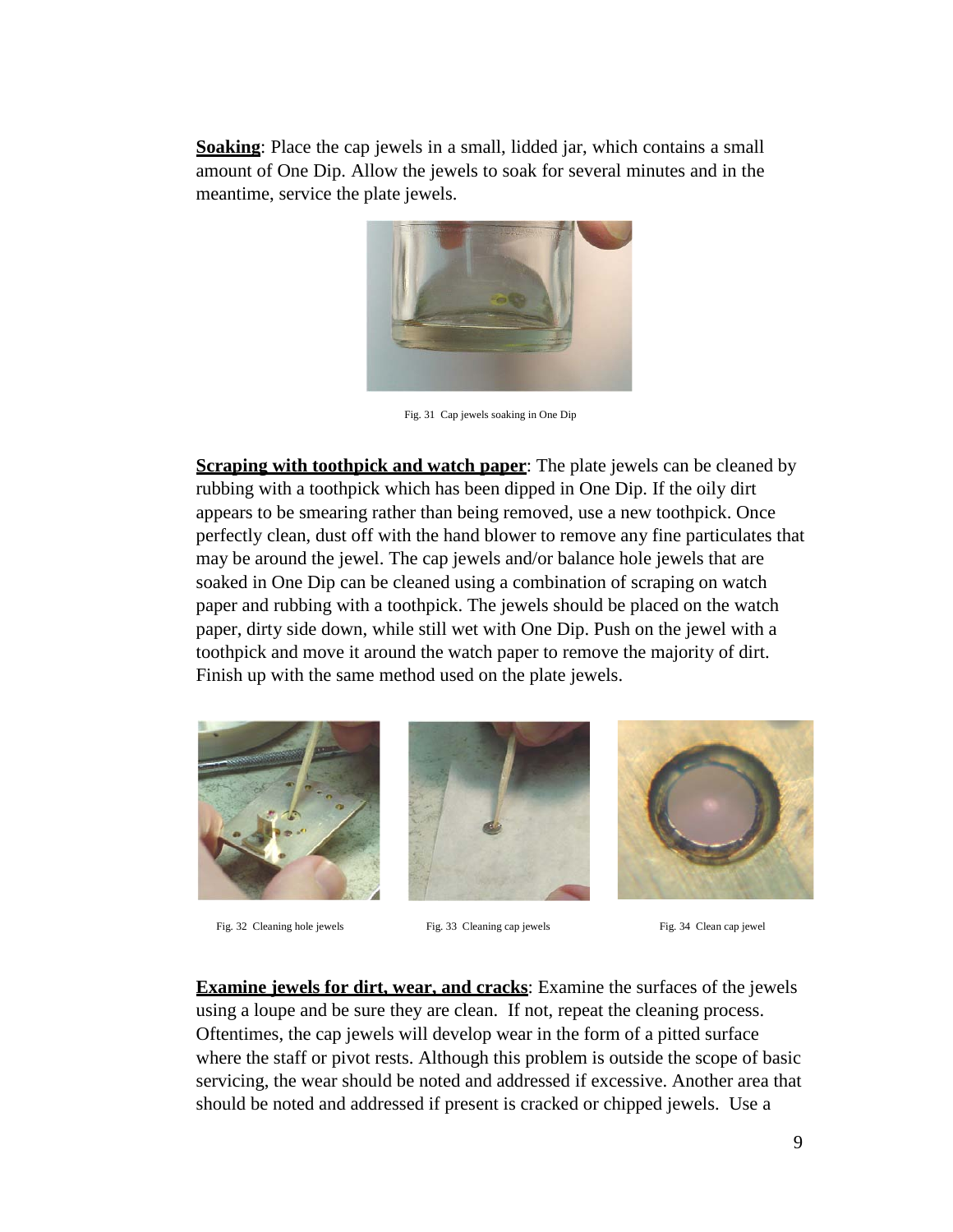loupe and hold the jewel against a white background. Look for a dark line or lines running through the thickness of the jewel and radiating out from the hole. Also, look for hole edges that show chipped portions. Cracked or chipped jewels are also outside the scope of basic servicing but they should be replaced if damaged.

**Dust off with blower**: Resist the urge to blow small particulates off of the parts of a platform using your mouth. As mentioned, this will introduce water vapor on the parts and could break down the oils or cause rust. Always use the hand blower to dust off the platform and individual parts but be careful not to blow something important off of your bench.



Fig. 35 Dusting off platform

#### IX: Oiling First Stage

**Install Cap Jewels:** Once a set of jewels is clean, mount them in their proper position on the platform and service another set. When all of the jewels are clean and installed, the first stage of oiling can be done.

**Oiling cap jewels prior to assembly**: It is easier and more effective to oil hole jewels which have cap jewels prior to assembling the platform. Use a small dip oiler and carefully apply the oil to the hole in the jewel. Be sure the oil doesn't just stay in the hole jewel but makes it all the way to the cap jewel. Apply sufficient oil that it can be seen as a crescent through the hole jewel. Two or three applications of the smallest dip oiler are usually enough. A steady hand is important here so as to apply the oil to the hole and not slop it over to the sides of the jewel. Too much oil on the outside of the jewel could pull the oil out of the hole if it drips or it will attract unwanted dirt.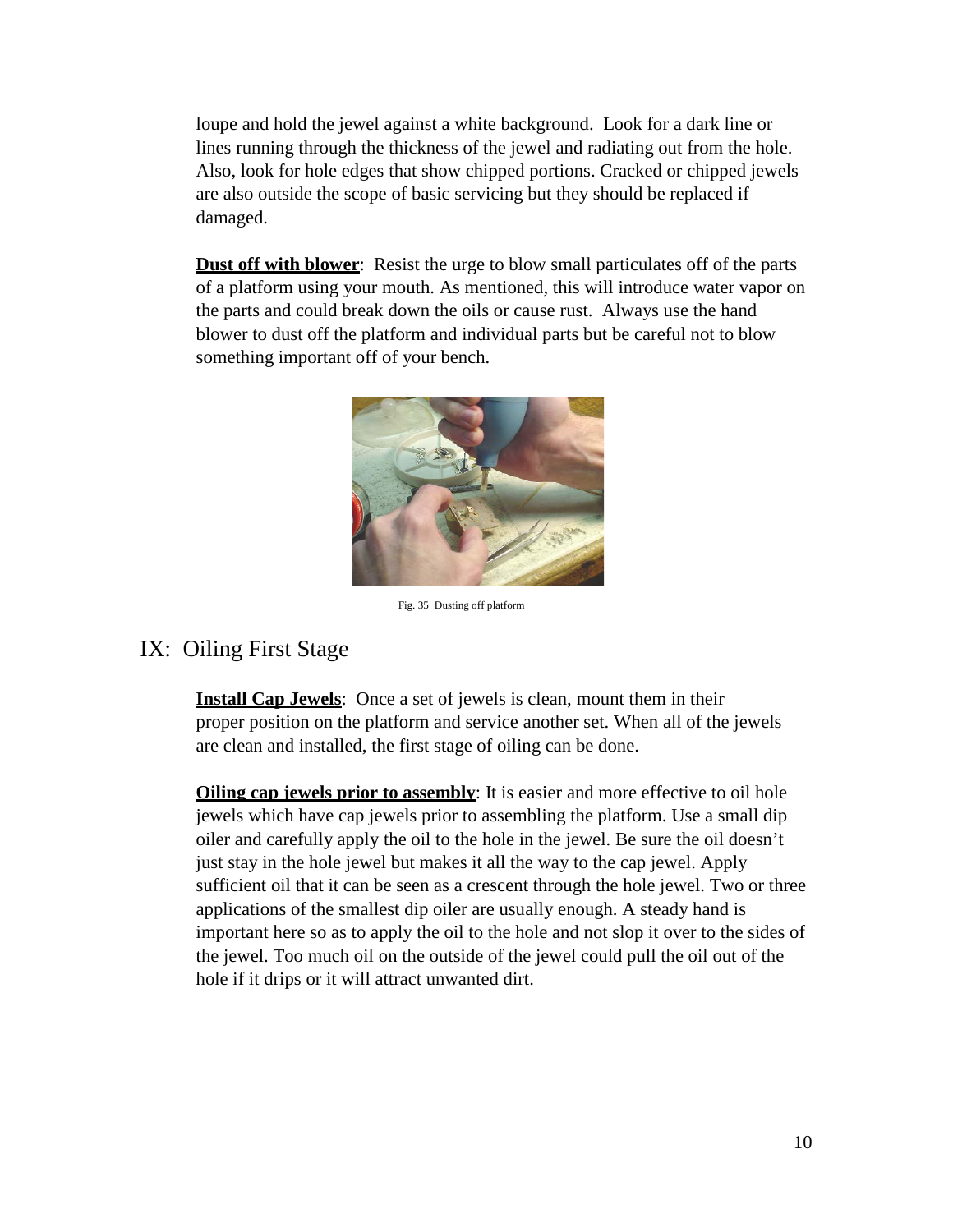

Fig. 36 Oiling upper balance jewel Fig. 37 Oiling lower balance jewel



## X: Assembly First Stage

**Escape wheel and fork first**: Carefully insert the fork and escape wheel into proper pivot holes and assemble the bridge(s). While assembling the bridge(s), be sure the fork and escape wheel are properly in their pivot holes.



Fig. 38 Positioning escape wheel and fork Fig. 39 Assembling escape wheel bridge



**Check for end-shake and freedom**: Before tightening the bridge screws, move the fork and escape wheel to be sure nothing is binding. They should move freely and have a slight end shake. Check repeatedly while tightening the bridge screws.

### XI: Oiling Second Stage

**Escape Wheel and Fork**: The hole jewels which don't have a cap jewel may now be oiled using a small sized dip oiler. One or two applications are usually sufficient. Don't over oil or it may run out and leave a dry pivot. Dry pivots are more likely to occur if the platform and parts have been run through an ultrasonic cleaner. If this is the case, the watch industry is recommending the use of a fluorine-SAS substance (epilame) called Fixodrop in the escape wheel and pallet fork jewels. This chemical causes the jewel to become anti-friction, antiadhesive, and water resistant, which will tend to keep the oil in the jewel.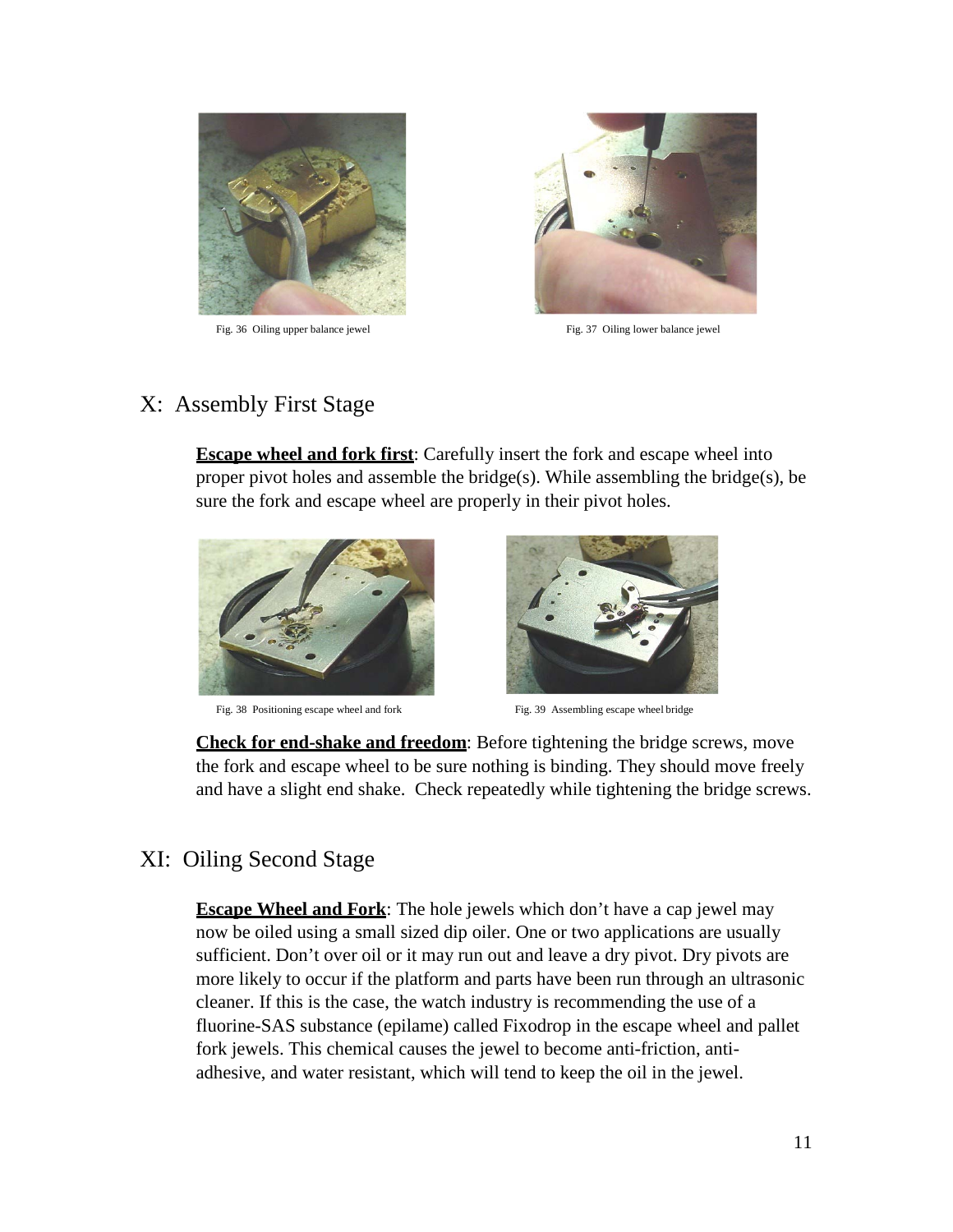

Fig. 40 Oiling upper hole jewels Fig. 41 Oiling lower hole jewels



## XII: Final Assembly

**Balance Assembled to Cock**: The balance should be reattached to the balance cock by reinserting the hairspring stud into the cock. Be sure the hairspring passes through the index pins and rotate the regulator boot, if present, back into position.



Fig. 42 Pressing in hairspring stud Fig. 43 Rotating regulator boot to capture





Fig. 44 Regulator boot in proper position

**Cock and Balance to Platform**: The cock and balance can now be assembled onto the platform. Pay attention to the relationship of the roller jewel and the fork horns. The roller jewel should rest between the fork horns when the balance is in position and not outside the horns.

hairspring



Fig. 45 Assembling balance cock to platform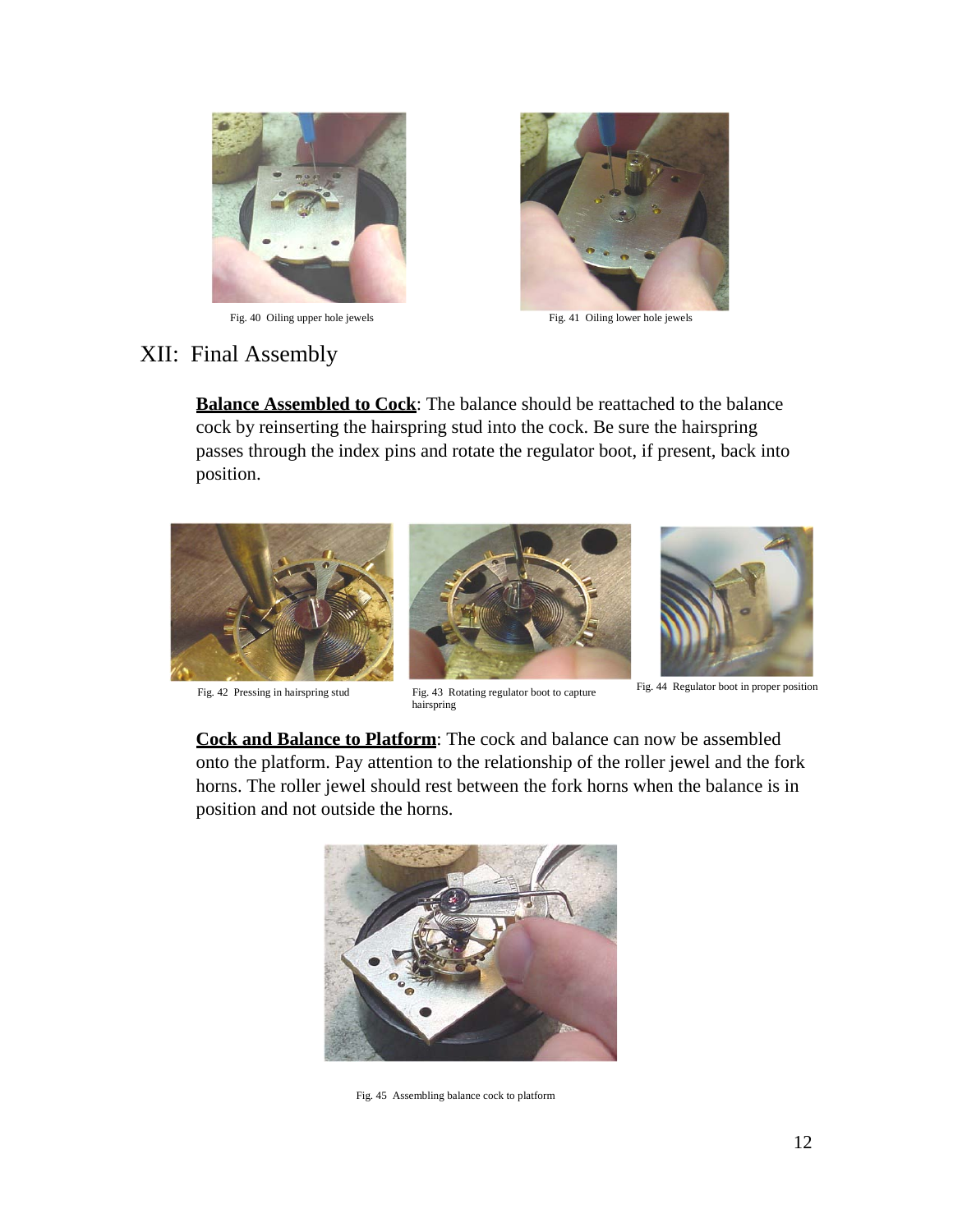**Check for balance motion as you tighten**: Just as with the fork and escape wheel, watch for freedom of the balance as the balance cock screw is tightened. Stop tightening the screw if the balance becomes bound and check to be sure the balance staff is in its pivot holes.

**Watch for Magnetism**: If at any point you find screws or other parts being magnetically attracted to your tweezers or screwdriver, demagnetize the tools and parts.



Fig. 46 Screw showing magnetic properties Fig. 47 Using demagnetizer



**Check for clearance and end shake**: Once the balance cock screw is tight, check for clearance between the balance wheel rim and the bridge(s). The rim should not touch the balance cock, escape wheel bridge, or fork bridge. Also, check for end shake of the balance. Too much or too little end shake could mean one or more of the balance jewel sets isn't seated properly.

**Platform to Clock**: The platform can now be assembled onto the movement. Carefully work the platform so the escape wheel pinion properly mates with the contrate wheel. It may be necessary to loosen the platform screws and shift the platform slightly to obtain proper depthing. The contrate wheel usually has an end shake limiting screw and this should be adjusted prior to depthing the two gears.

**Adjusting platform to account for wear of escape pinion**: As mentioned earlier, the escape wheel pinion will usually show wear in the area where it mates with the contrate wheel. If this wear is excessive, it will be a problem and cause the clock to stop regardless of how well everything else is serviced. There is normally sufficient room on the pinion to raise the platform and have the contrate wheel mate in an area with no wear. The platform can be shimmed using small, thin washers between the platform and clock plate. Be sure the washers are all the same thickness, however, or the platform may bind.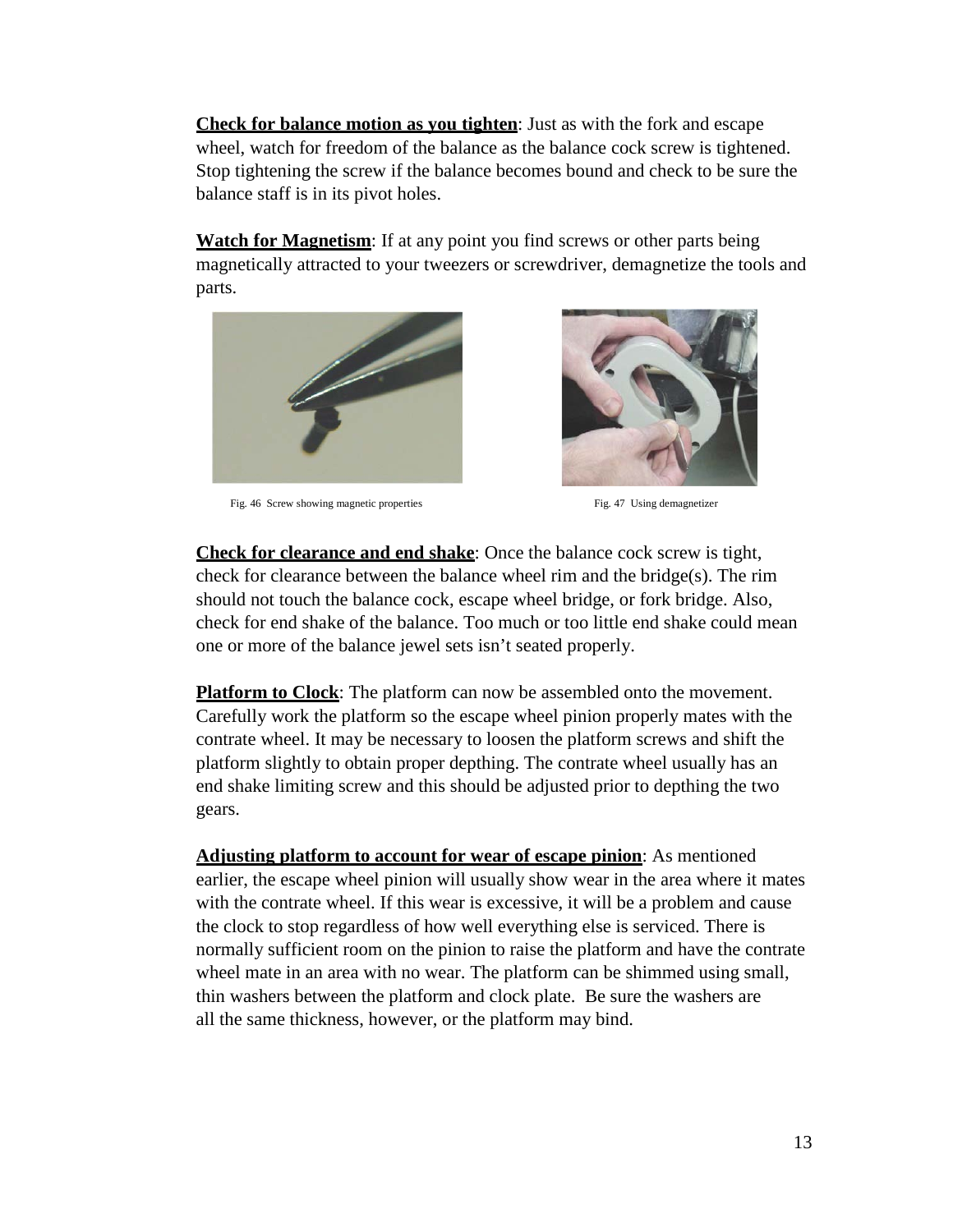**Depthing:** Although mentioned above, it is important that the depthing between the contrate wheel and escape pinion be checked as a final step in mounting the platform. The two gears should be set to run on pitch circles to minimize engaging and disengaging friction. Any misalignment will cause poor time keeping and/or stoppage.

## XIII: Final Oiling

**Escape Wheel Teeth**: The pallet jewels require a small amount of oil and the current industry method for oiling escapements is to apply a single drop of oil on the exit pallet only, allow the escape wheel to make three to five revolutions, then apply another drop of oil. This method will avoid the application of too much oil which could cause the oil to adhere to the area of the pallet fork where it attaches to the arbor and reduce the balance action. Depending on the person's skill level, it is often easiest to apply the oil to the escape wheel teeth rather than the pallet jewels directly. When applied to a few escape wheel teeth, the oil will be transferred to the pallets and eventually to the rest of the teeth. This is especially true of club-toothed escapements. For ratchet-toothed escape wheels however, it may be more advantageous to apply the oil directly to the pallet faces since the escape wheel teeth are so fine and the oil will wick to the root of the tooth and be a dirt collector.

#### XIV: Setting the Beat

**How to do it:** Checking and setting the beat is an important final step in the servicing process. It can be difficult and frustrating but if done properly will make the difference between a clock which is reliable and one that's not. The beat is set by rotating the hairspring collet on the balance staff. It is advisable to remove the balance assembly from the platform to make any adjustments. A balance tack can be made by sticking a toothpick into a hole in the bench block. This would allow the balance to be suspended on the toothpick through the cock screw hole. Use a small



Fig. 48 Balance on balance tack for beat adjustment

screwdriver, inserted into the slot in the hairspring collet, to put pressure on the collet. A slight, subtle twisting of the screwdriver will allow the balance staff to be rotated one direction or the other inside the hairspring collet. The balance will need to be installed on the platform for the beat to be checked. This process may need to be repeated several times before the beat is satisfactory.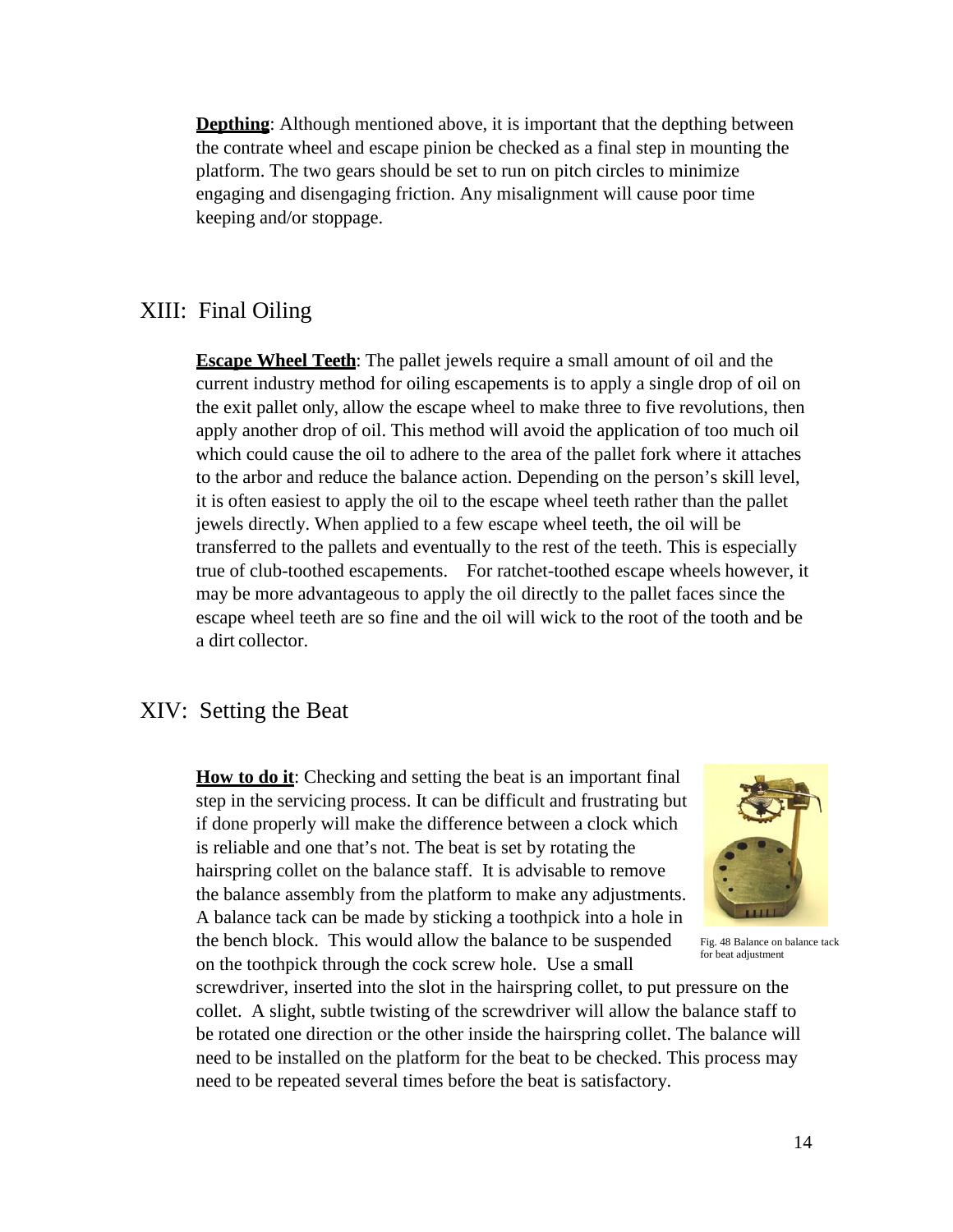**Using sight references**: There are several methods which aid in determining whether the beat needs to be adjusted. These methods will also help in the ease and speed of setting the beat. One method of sight referencing is to align the balance jewel, roller jewel, and fork jewel with the balance at rest and power off of the time train. The balance will be close to being in beat if the roller jewel is on a direct line between the balance jewel and the fork jewel. If it is exactly on this line, the roller jewel will rest in the middle of the fork horns and the horns will be pointed directly towards the balance staff.



Fig. 49 Setting the beat using a sight reference (shown cut-away for clarity)

Another sight reference can be done with power applied to the train, but is much more difficult to see. Situate your eye so as to be looking along the balance jewel/ fork jewel line. Watch the roller jewel as it disappears behind the balance staff in one direction and then the other. As more power is applied to the train and the balance action increases, the roller jewel will just peek out from behind the balance staff. If the balance is in beat, the roller jewel will be visible the same amount in both directions.

**Listening**: Another method of determining whether the balance is in beat is to listen to it. Apply just enough power to the train to get the balance working and listen for an even tick…tick…tick. If there is a "long side", watch the balance and determine which side is "long". Set the beat as before, by removing the balance and rotating the hairspring collet in the direction of the "long side" or rotating the balance staff in the direction opposite the "long side" depending on your frame of reference.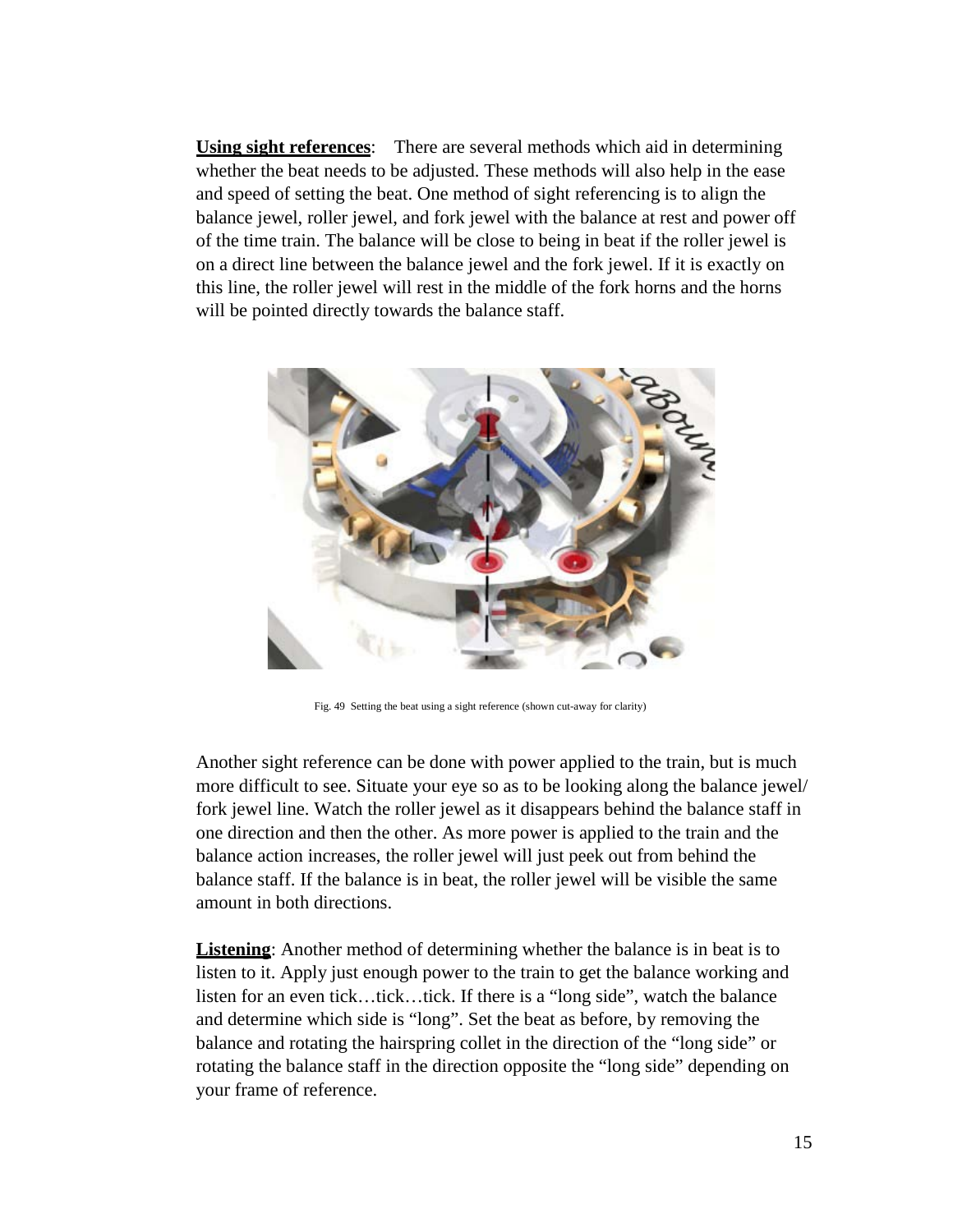**Using the Machine**: A watch timing machine will provide the most accurate method of setting the beat. It is far more accurate than using sight references or listening but doesn't tell you which direction to adjust. Sight references and listening will still be necessary to determine adjustment direction but at some point it will become hit or miss. If you have a watch timer, refer to the directions to see what an "in beat" trace looks like. Some models may require a special clock pick-up in order to be useful on a platform.

#### XV: The Regulator Pins

**Proper Shape**: The regulator pins on a platform are often made up of a regulator boot on one side, which can be rotated, and a tapered brass pin on the other. The tapered pin should be straight and have the inner side parallel to the regulator boot. If the regulator pins are not straight and parallel, the hairspring will not hit flat against the pin, which will contribute to time keeping errors.

**Regulator Pin/Hairspring Relationship**: On watches, it is advantageous to have the hairspring beat hard against the inner regulator pin to reduce the effect of positional changes. Carriage clocks, however, aren't subject to as frequent positional changes as watches and will show a more consistent rate if the hairspring is adjusted to beat evenly between the regulator pins. It should be noted this adjustment will change the beat slightly!

**Adjusting the Rate**: Some slight adjustment of the rate of the clock can be made by varying the distance between the regulator pins. Increasing the distance between the pins will slow the clock by increasing the balance arc. The clock will keep better time with a larger balance arc but only so long as the hairspring beats against both regulator pins. If the pins are opened to the extent the hairspring doesn't contact the regulator pins properly, there will be no way of adjusting the rate with the regulator arm. Whether opening the distance or closing it, the regulator pins should be kept parallel.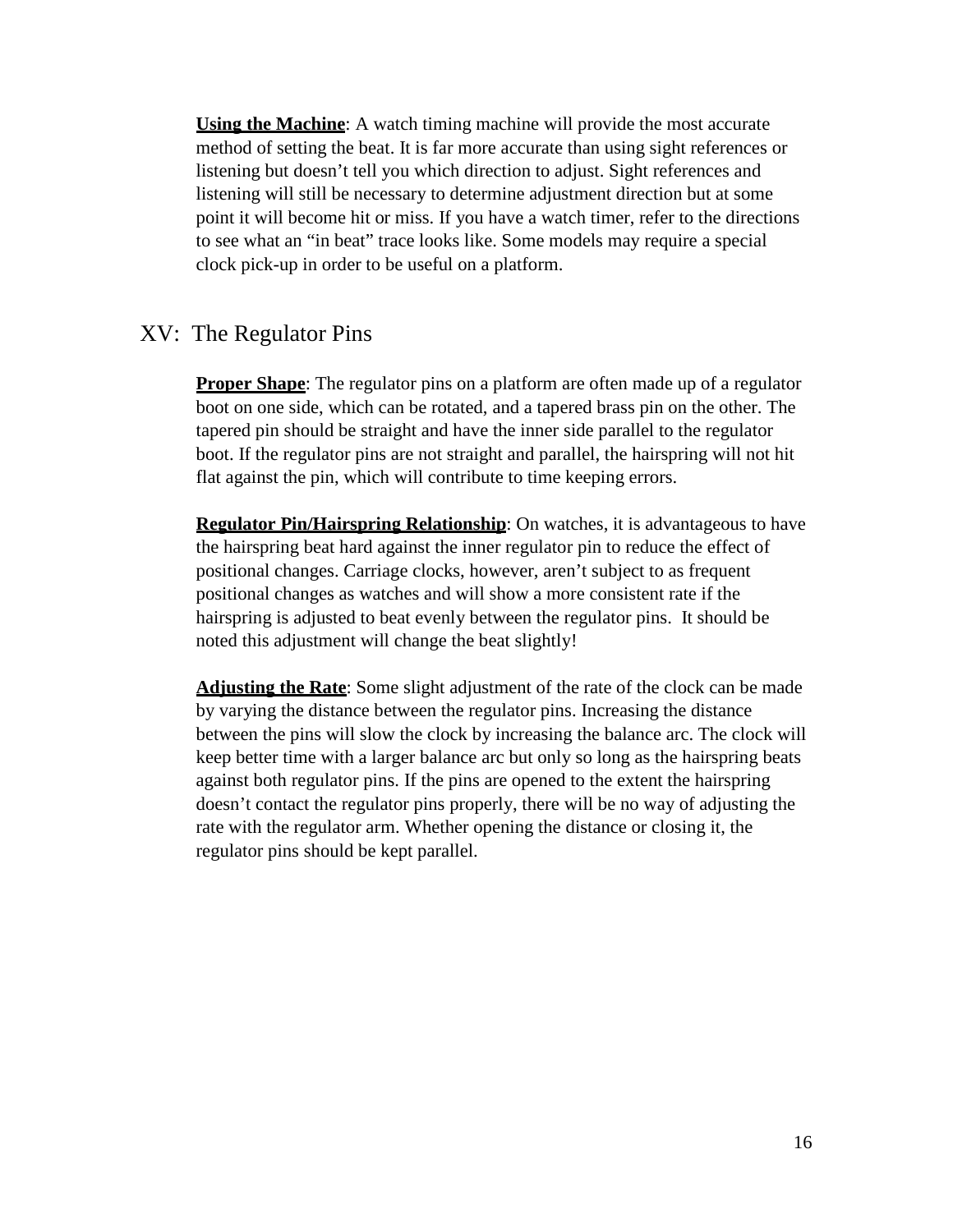XV: A few things beyond basic service that should be considered when restoring a platform …

Balance Problems Banking Pin Problems Bent Teeth Cylinder Wear (in a cylinder escapement) Depthing Problems Drops/Locks End shake Problems Fit-up Problems (when replacing a platform) Fork Problems Hairspring Problems Index Pin Problems Repivoting Replacing Jewels Resilvering Platform Straightening Pivots